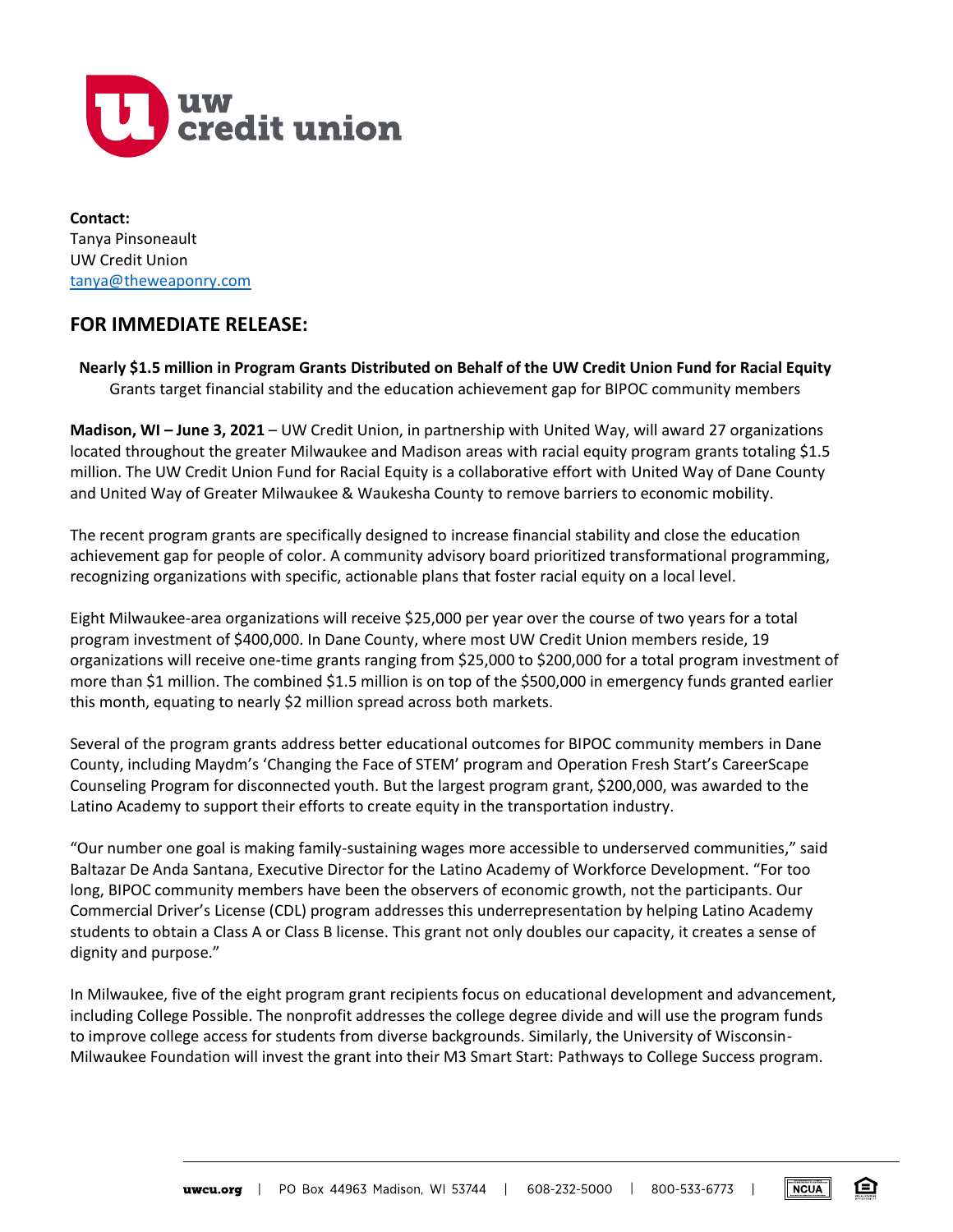

"Only one of our eight program awardees is a current United Way-funded organization," said Nicole Angresano, Vice President of Community Impact, United Way of Greater Milwaukee & Waukesha County. "UW Credit Union's ask to develop a more equitable means for selecting organizations cast a much wider net than previous grants, uncovering a refreshing variety of impactful programming and opening a lot of doors."

UW Credit Union is in touch with all grant recipients, both emergency and program-funded, to continue the conversation around social justice. Its employees, many of whom are personally connected to equity-based community groups, remain a direct resource for ongoing volunteerism opportunities.

"The UW Credit Union Fund for Racial Equity isn't about imagining a more equitable future; it's about building it *with* the community," said Sheila Milton, UW Credit Union Vice President of Diversity Equity, and Inclusion. "We're grateful that so many employees and community members spoke up to advocate for organizations at every stage. This is just the beginning of transforming community plans into community realities."

Demarius Jury, a retail support senior teller for UW Credit Union's Bayshore location and the current treasurer for the credit union's Black Excellence employee resource group, referred Milwaukee-based Urban Underground for emergency funding earlier this year. Jury participated in their after-school program in high school and credits those life skills for where he is today, saying, "Urban Underground was the first time I saw successful, college graduates who looked like me. The organization motivated me to be the curator of my own success. It's amazing to pay that back so many years later and to see the difference those funds will make."

To see a full list of emergency and program grant recipients, please visit [www.uwcu.org/racialequity.](http://www.uwcu.org/racialequity)

## **About UW Credit Union**

UW Credit Union is a growing, federally insured financial institution and a leading provider of a full range of financial services to University of Wisconsin communities. UW Credit Union's more than 800 employees serve the financial needs of nearly 300,000 members through world-class technology systems, and through a convenient network of 29 branch locations and over 100 ATMs. With assets exceeding \$4.6 billion, UW Credit Union is ranked nationally among the leading credit unions. Founded 90 years ago by members of the University of Wisconsin faculty and staff, UW Credit Union continues to operate as a not-for-profit, memberowned financial cooperative with locations in the Madison, Milwaukee, Stevens Point, Green Bay, Oshkosh, Whitewater and La Crosse areas.

## **About United Way of Dane County**

United Way of Dane County has been tackling Dane County's toughest challenges for 99 years. With a mission to unite the community to achieve measurable results and change lives, we are committed to build a Dane County where everyone can succeed in school, work and life. Through strategic partnerships and collaborative work, United Way brings the many voices of Dane County together to find common ground and develop a strategic architecture for change, while engaging businesses and individuals to give, advocate and volunteer in Dane County. Together, we are The Power of Many. Working for All.

## **About United Way of Greater Milwaukee & Waukesha County:**